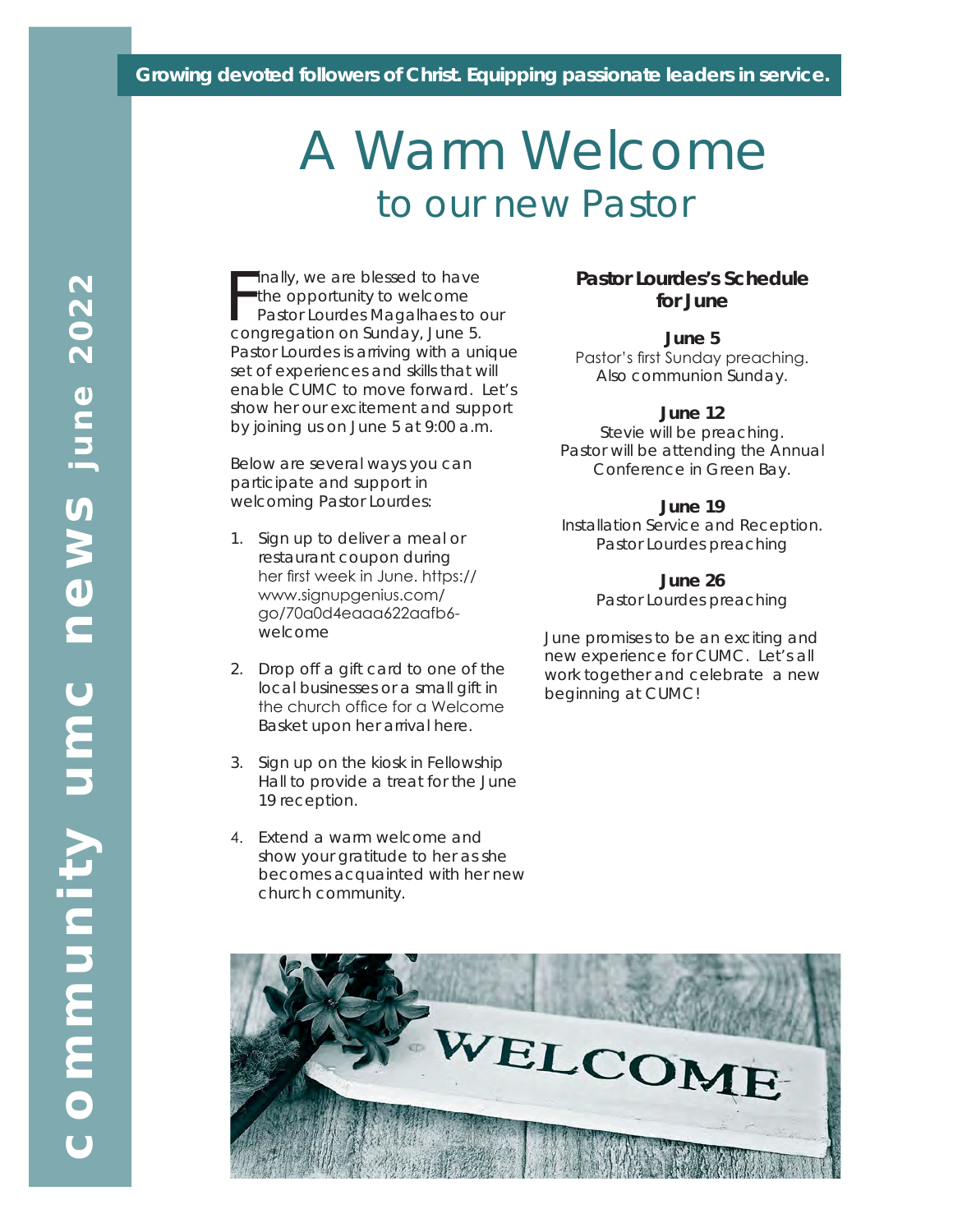#### *Rev. Lourdes Magalhães*

# Dear CUMC Family



would like<br>to share a<br>bit more to share a bit more about me.

As you may have seen in the video I sent, I am an elder who served the Wesley United Methodist

Church from 2018 to May 2022 in Marshfield, WI. I came to Wisconsin from New Jersey where I served for 9 years through the National Plan for Hispanic and Latino Ministries (NPHLM), as a missionary with the General Board of Global Ministries of The United Methodist Church.

I was born in São Paulo, Brazil, the daughter of Laura and Odilon Magalhães and the sister of 4 brothers and one sister.

I have been active in the church all of my life and became a leader in the Methodist church as a teenager. At 15 I began teaching Sunday School and with the help of a friend started a Sunday school in a poor area of Sao Paulo. Initially there were 7 children attending and within one year there were 160 children actively participating.

Studying at Capital University in São Paulo, Brazil, my home country, I majored in language with an emphasis on Portuguese and English. I also attended The Methodist University of São Paulo where I earned my degree in theology/divinity. In January 2005, I was consecrated and received my first pastoral appointment in February. As a Pastor in São Paulo, I was blessed learning with the congregation what is true love, care and grace.

Prior to my theological studies, I worked as a teacher and translator for the British Consulate in São Paulo. I also took Bible study courses, missiological courses and a course in cross-cultural communication while living in England.

In my ministry I am called to serve people. I have worked with street kids, in Rio de Janeiro. I have worked with single mothers whose children were the result of rape from fathers or stepfathers in England and counseled over five thousand immigrant victims of domestic-violence in the US.

I am so glad to have said "Yes" to the Lord's call. He has chosen me to be with awesome people sharing God's love, healing, and spiritual renewal. I again and again say, "Yes, Lord here I am. Send me!"

> *Rev. Lourdes Magalhães Pastor*

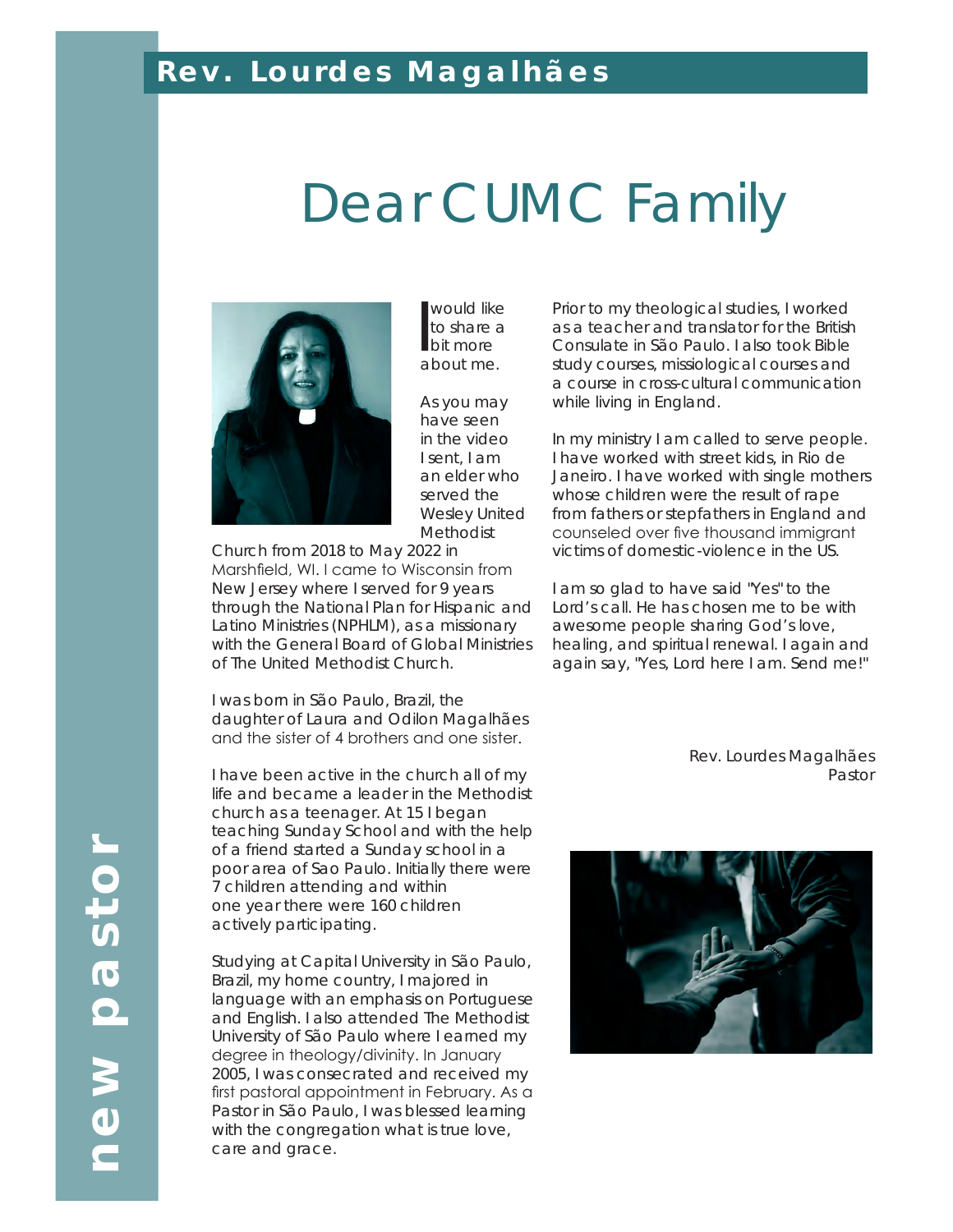## *Saturday, August 27 - 8 am to 1 pm*



The date has been set and we are<br>excited! Time to do your spring<br>cleaning and save items for the<br>annual Rummage Sale. We will accept he date has been set and we are excited! Time to do your spring cleaning and save items for the clothing, furniture, tools, jewelry, games, puzzles, toys, kitchenware, books, linens, and blankets as well as other typical rummage sale items. Please be sure all items are clean and in good working order. Proceeds from the sale will benefit our General Budget, which supports all aspects of our mission and ministry. In the next few weeks, we will be posting the times you can bring your items to church, as well as sign up to help prepare, sort and label

items. We will also be having a bake sale and asking for baked items to sell. Please consider helping in some way. The process will be the same as last year. When you bring your items, you will be asked to sort and place them on the labeled tables. This was a tremendous help last year! If anyone is interested in helping grill and sell brats during the sale, please let Shirley Krenzke know, krenzke@icloud.com.

We appreciate all donations and assistance that you can provide. Thanks in advance!

#### *Thank you!*

hat a wonderful Easter service we had in April here at CUMC! Thank you to all who spent many hours rehearsing bells and choir to make the service a big success. The children did a wonderful job helping out with "Lord I Lift Your Name on High." Saaba Annor did a spectacular job playing the prelude for that day.

**music**

I especially want to thank Kayoko for all she has done for the music program and for the wonderful performance after the Easter service from the Kinjo Trio. What a treat to here classical music from these members of the Milwaukee Symphony Orchestra!

We also have a performance planned by the CUMC Jazz Ensemble on Memorial Day weekend. A big thank you to all the instrument players and to Ellie for assembling the players!

Looking forward, we are preparing for the arrival of Pastor Lourdes on June 5. It isn't too late to join us for some special music on that day. Our final rehearsal will be June 1 at 6:30 for bells and 7:15 for choir.

We will resume Bell and Chancel Choir rehearsals in September, and we are also hoping to start a youth band in September. More to come.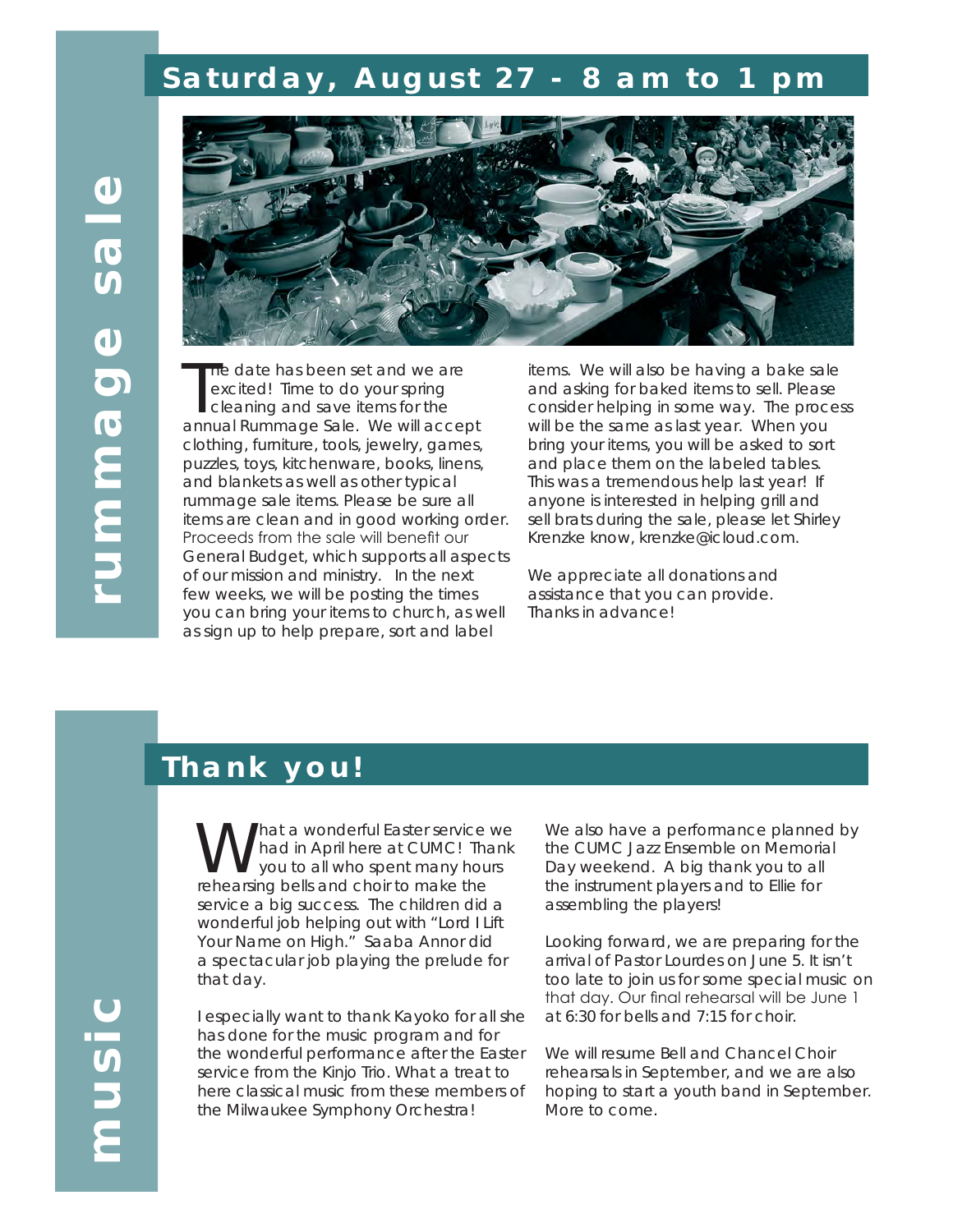#### June brings a new book to the Thursd<br>Morning Men's Discussion Group:<br>Falling Upward by Fr. Richard Rohr.<br>Richard Rohr is an American Franciscan une brings a new book to the Thursday Morning Men's Discussion Group: **Falling Upward** by Fr. Richard Rohr. priest, ecumenical teacher, and writer on spirituality based in Albuquerque, New Mexico where he founded the Center for Action and Contemplation. He bears witness to the deep wisdom of Christian mysticism and traditions of action and contemplation.

*New book: "Falling Upward"*

Most of us tend to think of the second half of life as largely about getting old, dealing with health issues, and letting go of life, but the whole thesis of this book is exactly the opposite. In **Falling Upward**, Fr. Rohr seeks to help readers understand the tasks of the two halves of life and to

show them that those who have fallen, failed, or gone down are the only ones who understand up. What looks like falling down can largely be experienced as falling upward. In fact, it is not a loss but somehow actually a gain, as we have all seen with elders who have come to their fullness. In his book, Fr. Rohr explains why the second half of life can and should be full of spiritual richness and offers a new view of how spiritual growth happens.

We invite all men to join us for breakfast or just coffee as we discuss the theme of this book: A fresh way of thinking about spirituality that grows throughout life. We have a special meeting time and place for newcomers: Thursdays, 7:00 a.m. at PJ Pipers in Cedarburg.

#### *Update*

The Finance/Stewardship Committee<br>is looking for members! We would<br>love to have you join us. If interested<br>in helping with our Fall Annual Campaign he Finance/Stewardship Committee is looking for members! We would love to have you join us. If interested or the fundraising events we use to supplement our revenue, please join us for a meeting. Or, if you are interested in learning more about our finances, we would welcome your input. The position of Finance Secretary is also available for you to consider. If interested, please contact our chair, Mike Harrington, mikegharrington@hotmail.com.

To date our finances are well ahead of budget, due to reduced staff with no benefits. Our pledged revenue is close to budget, and we thank all of you for continuing to make your commitment.

Conversely, we have had several repair expenses at the Parsonage. In addition, the carpets, pew pads, and Music Room were thoroughly cleaned. This had not occurred for the past four years. Also, just recently, Ad Council decided to install streaming equipment to view our worship services online. This has been in the planning phase for a long time, and it was felt that this was a good time and opportunity to pursue it. Funds used were from various sources. If at any time, you would like to review financial reports or have any questions regarding finances, please contact our Treasurer, Shirley Krenzke, treasurer@cedarburgcumc.org.

Finance/Stewardship *Committee*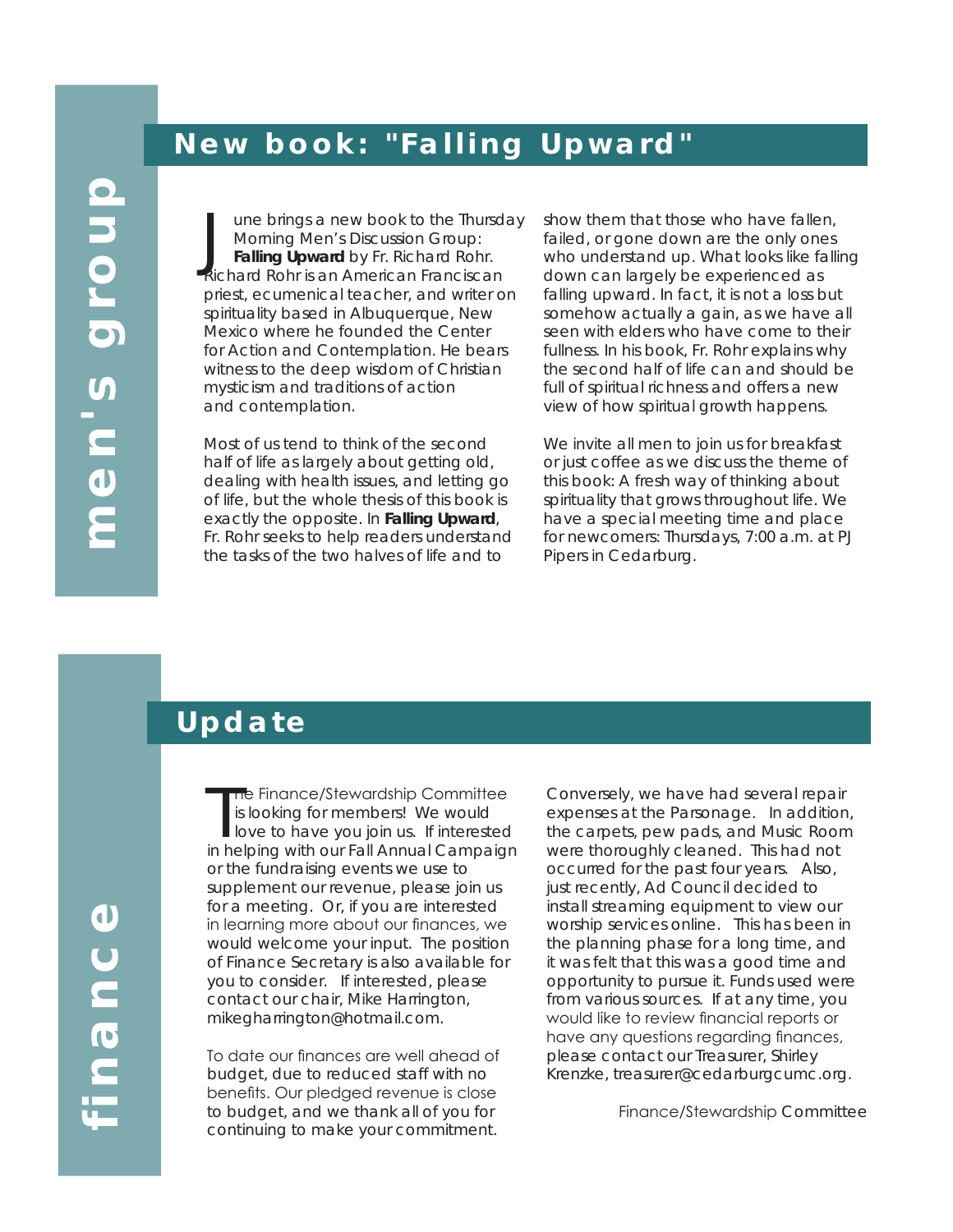## *Coming in June*



new Bible study opportunity is offered for those interested in continuing their spiritual journey with God throughout the summer months. This series will be offered Sunday mornings at 10am either on the patio or in Fellowship Hall depending on the weather.

Knowing God should not only affect our beliefs and behavior, but it should also affect our emotions. It should be a relationship that demonstrates faith that is expressed in every area of our lives.

The wonderful truths of the gospel give us a unique experience of God, seen and felt in many ways. A love for Christ and for others. Peace in place of anxiety. Joy in all circumstances. A passion for doing good, and a deep sense of fulfillment and freedom. A deeper understanding of God's gospel leads us to a genuine, lifetransforming experience of the living God in Christ, which leaves us hungry to know Him more, and serve Him more faithfully.

Listed below are the focus and scriptures for each week. I encourage you to read each passage prior to meeting so that we can have a fruitful discussion with one another. While I will facilitate the study, the interaction and engagement within the group is what will make this journey meaningful and enriching.

**June 5 – Christ – Colossians 1:24-2:10**

**June 12 – Love – Luke 7:36-50**

**June 19 – No Bible Study Pastor Lourdes' Installation Celebration**

**June 26 – Peace – Mark 4:35-5:43**

**July 3 – Joy – Philippians 1:12-30, 4:4-20**

**July 10 – Passion – Titus 2:11-3:8** 

**July 17 – No Bible Study – Stevie out of town**

**July 24 – Rest – Acts 16:11-34**

I hope you will consider joining us for this study. I look forward to delving in deeper with you as we discern the voice of God. All ages are welcome!

> *Stevie Stibor Director of Children's Ministries*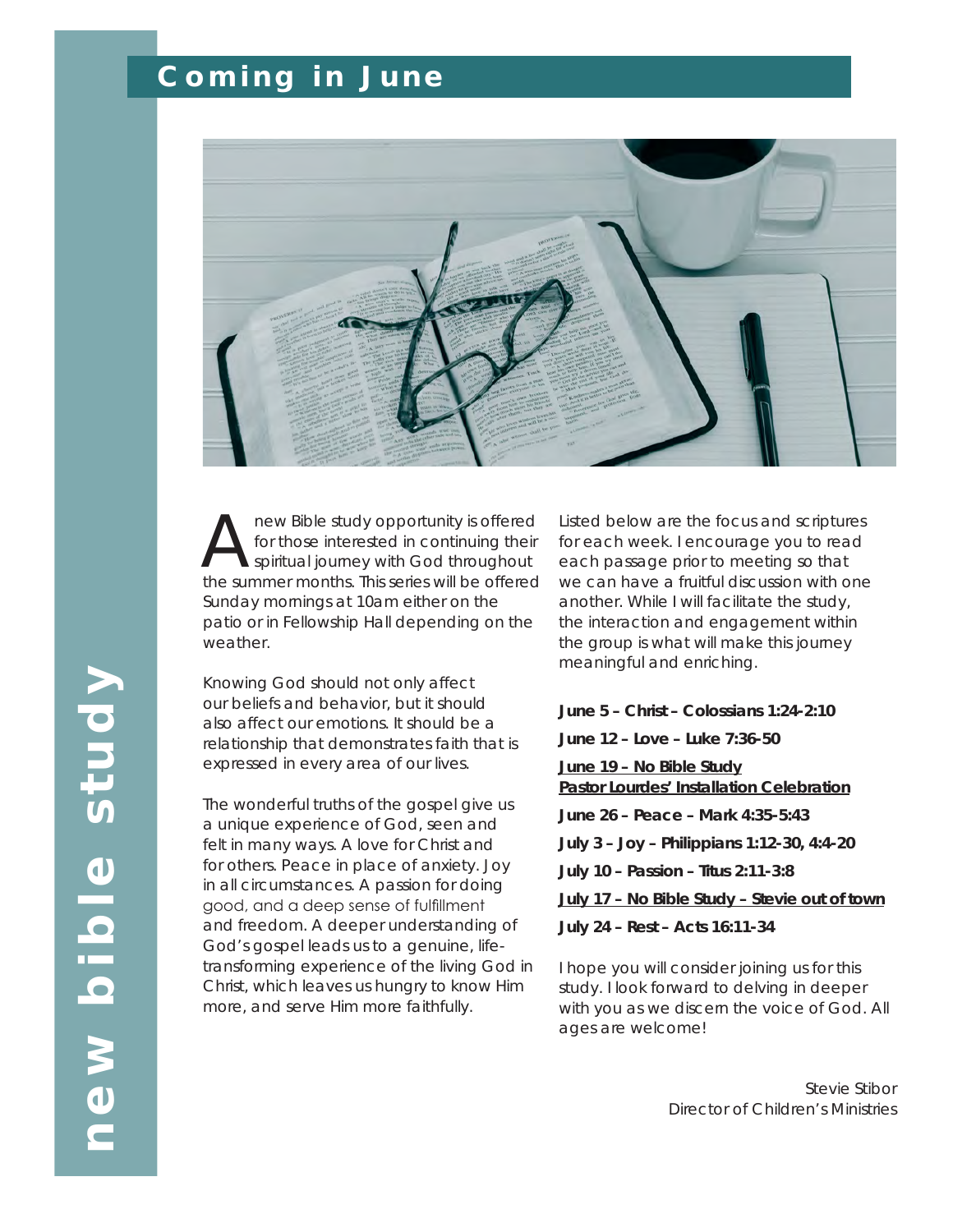## *Now Live Streamed*

We are incredibly pleased to announce<br>that our worship services are now<br>is a moans that allows a porson to watch our that our worship services are now being live streamed. Live streaming is a means that allows a person to watch our services from their home or wherever they are in real time. This project has been in the works behind the scenes for the past several months, and it is intended to help grow our reach as we continue to spread the word of God.

"Let the message of Christ dwell among you richly as you teach and admonish one another with all wisdom through psalms, hymns, and songs from the Spirit, singing to God with gratitude in your hearts." ~ Colossians 3:16

Videos are available via YouTube on our Community UMC channel. A link will also be available each week on our website (https:// cedarburgcumc.org/worship/videoaudioservices/). Corresponding bulletins are available on our website as well so you can follow along with the service.

The video can be watched anytime, so if you miss it, you can still view the video at a time that is convenient to you. This is an enhancement to what is being offered to

you on Sunday mornings. Our goal in pursuing livestream options was to meet the needs of our current and future members when they are unable to attend church in person. We still encourage everyone to physically come to church whenever possible as a critical part of worshiping and praising God is engaging with your church community.

Please be mindful that, as these videos are live, everything that is said during the service will be captured. This may be particularly important as we share our joys and concerns. When sharing information about others, please

- be sure you have their permission
- refrain from using their last name(s)
- do not share anything that is confidential or could otherwise compromise someone

Our first streamed service was Sunday, May 22. If you missed it, go back, and watch it. Even if you did not miss it, please feel free to check out the videos each week to refill your spirit.

> *Stevie Stibor Director of Children's Ministries*

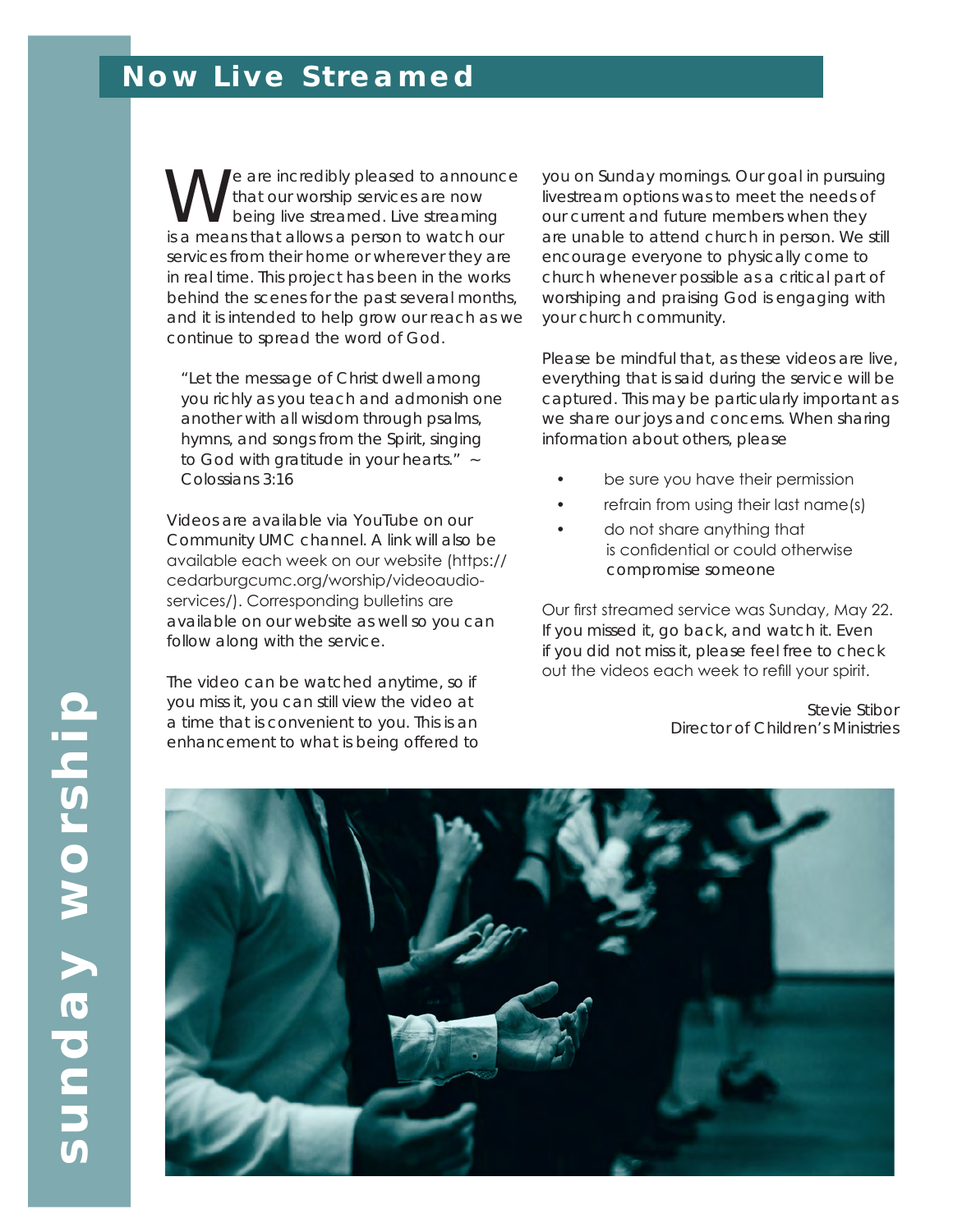## *Report from Outreach Committee*



#### Meta House Lunches

Thanks to your generosity, we have been able to commit to providing lunches for the women of Meta House through September. We last made lunches on May 22, and we will do so again on Sunday, June 19 and July 17. If you would like to join us in making lunches, please come to the kitchen after the 9:00 am service. Monthly Food Collection





#### Coin Offering

Please remember that we are continuing with the coin offering, and during the second quarter the recipient will be the Harbor House Shelter, a United Methodist mission in Superior, Wisconsin. While a few coins may not seem like much, every little bit adds up, so please consider adding your loose change to the collection plates. And during the third quarter (July - September), our coin offering will go to support Family Sharing of Ozaukee County.

You will remember that prior to COVID, we collected food for Northcott and Family Sharing. The baskets on the left wall of our Narthex have gone unused during the last two years. But we would like to resume collecting food for these two organizations. Starting in June, the food that is collected will go to Family Sharing, and in July it will go to Northcott. We will alternate donations each month between these two organizations. So please consider purchasing a little extra when you do your grocery shopping!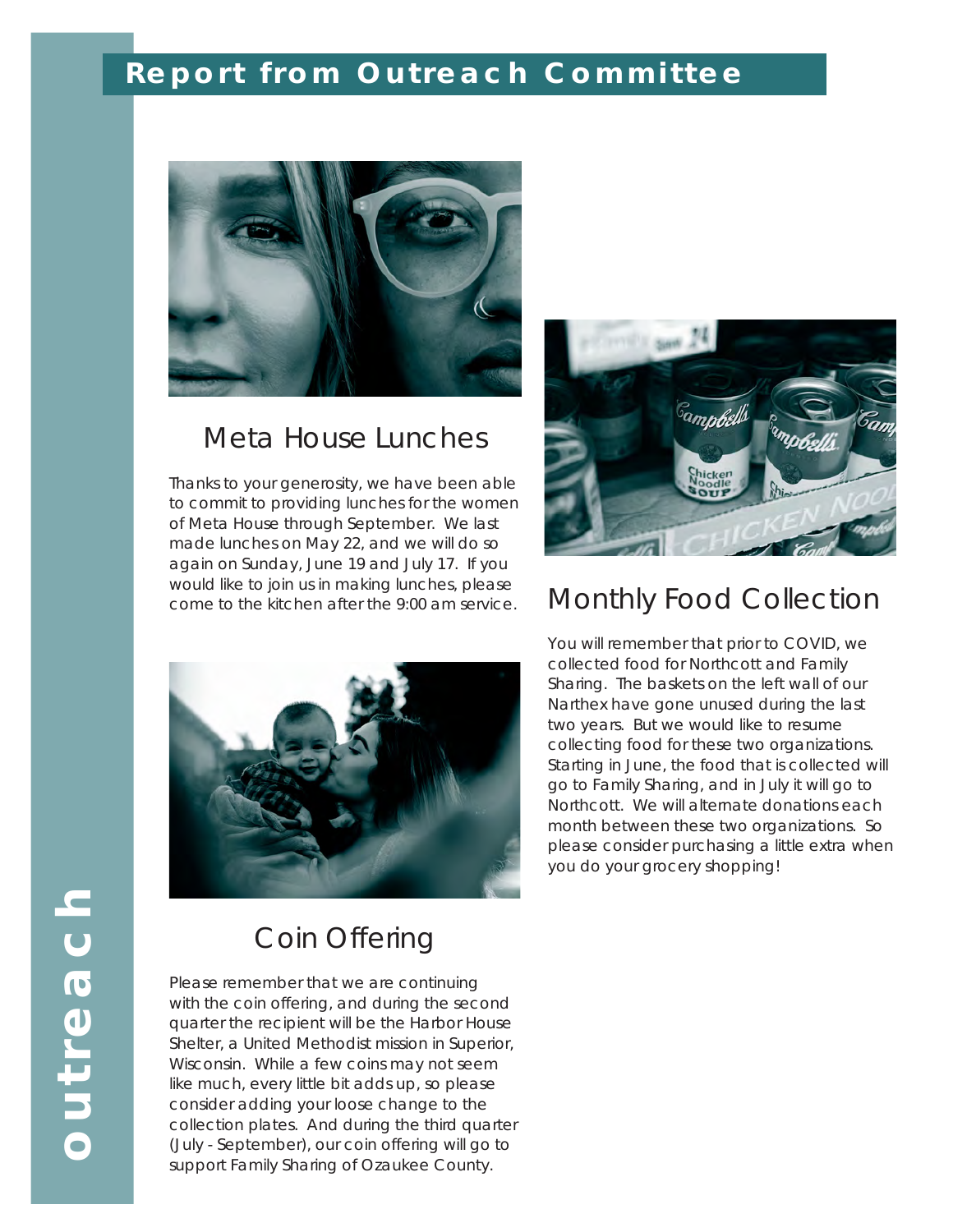

#### **Congratulations and Thank You for paying** 100% of your 2021 Apportionment Covenant!

On behalf of Bishop Jung, the District Superintendents and the Conference Council on Finance and Administration, I want to extend a special THANK YOU for your church's faithfulness in supporting our Connectional Ministries within the Wisconsin Conference and around the world. We recognize your efforts in helping your church understand the importance of Connectional Giving within the United Methodist Church.

We have enclosed a 2021 Tag to add to the plaque your church received in a prior year to show that your church has paid its apportionments in full.

For all churches in the Wisconsin Annual Conference combined, 77.4% of apportionments were paid. We understand that the local, national and international issues we have faced during the last few years create some additional challenges for churches. Yet, we are grateful for the many ways churches like yours continue to share the importance of Connectional Giving through apportionments and special giving.

You are in the thoughts and prayers of our Finance Team at the Conference Office as you continue to find new ways to worship and reach out in the name of Jesus Christ in your community. Your continued Connectional Giving allows us to reach out in the name of Christ here in Wisconsin and throughout the world.

If you have any questions at any time, feel free to contact our Wisconsin Conference Finance Office. We are here to serve and be a resource to you!

Blessings,

Sarah L. Sneider Conference Treasurer & Director of Administration  $ssneider@wisconsinume.org$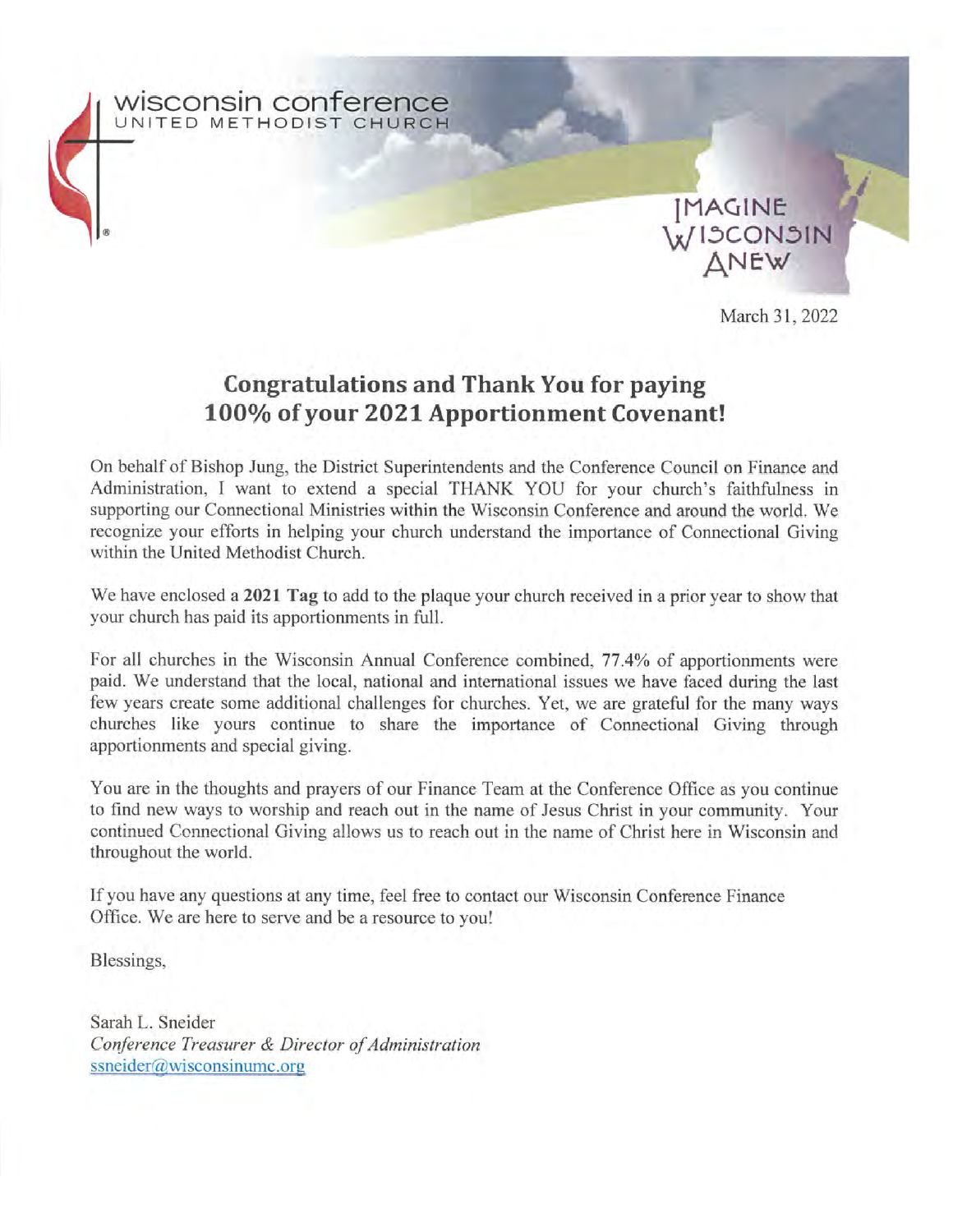# *Happy Birthday to You!*



### *Aluminum Can Drive*

# Next Collection

**Our next collection day is Sunday, June 5.**<br>
Proceeds will go to El Porvenir: Clean Wareholds: project working in a country where 8 Proceeds will go to El Porvenir: Clean Water, Methodist project working in a country where 80% of the people live in poverty. 54% of rural Nicaraguans lack access to clean drinking water and 31% lack adequate sanitation facilities.

We can make a difference!

Bring your cans to church on **Sunday, June 5**

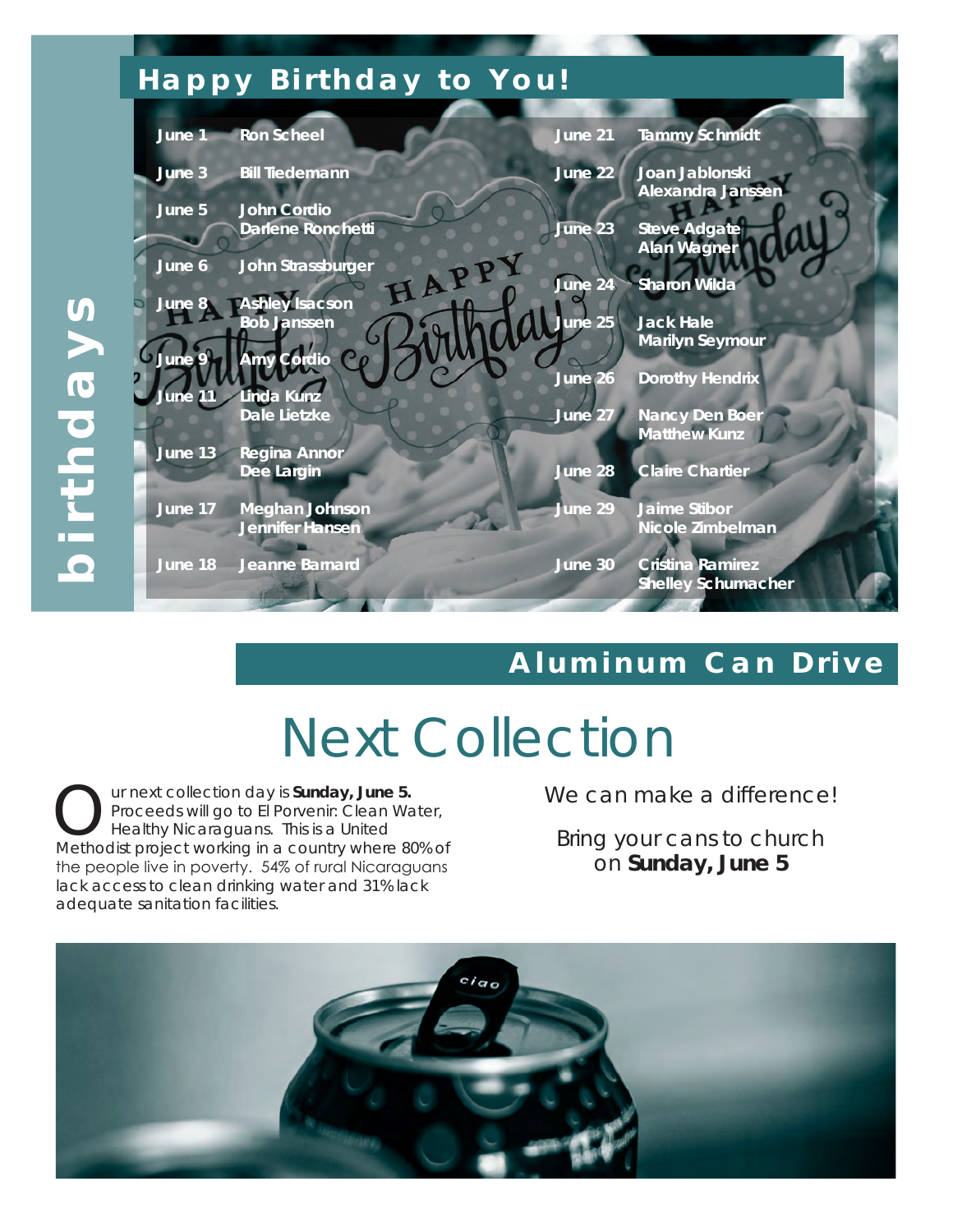# *Fruits of the Spirit*



hen we allow the Holy Spirit to work in us as we follow Jesus, we can have influence that changes the world around us. Galatians 5:22-23a reminds us, "The fruit of the Spirit produces love, joy, and peace. It is patient, kind and good. It is being faithful and gentle and having control of oneself. There is a difference between insisting on creating our own goodness and learning the art of trusting the only One who is truly good.

Until we lean wholly on the perfection of Jesus, we remain stuck in a cycle, powerless to break free. But, when we call out to Christ, we receive the Holy Spirit, a gift promised by Jesus Himself. The fruit of the Spirit is not born of our best efforts. It is born only of the Spirit. Only by abiding in Him – resting in His goodness and trusting Him to do the hard work of redemption on our behalf – can we bear fruit.

We were created in God's image and God sent Jesus to show us the best way to be human. But God knew we would need help; that is why He sent us the Holy Spirit. With the power of the Spirit, we can produce fruit that points others to Jesus allowing them to grow in his love, comfort, and grace. This month we will focus on living our lives to reflect the fruits of the Spirit. We show the world what God is like when we demonstrate the traits and virtues we learn from Him in our daily lives: our actions, our behaviors, our self-control. When we show the fruit of the Spirit, we show others who Jesus is.

How can you love others like God does? This is a big question. We live in a world consumed by others loving to get something in return. But God loves us unconditionally with no strings attached. God IS love. Love is His idea. By

sending His only Son Jesus to save us, God expressed His love in the greatest, most worldchanging way ever. We can love others when we understand just how much God loves us. What are things that bring you joy? Being happy and having joy are two very different things. Life is hard sometimes. We all have bad days, but the good news is, we can choose joy in the midst of all the hard days because God is with us. His Holy Spirit gives us the ability to face our troubles head-on, knowing that this can produce joy. James 1:2 tells us, "My brothers and sisters, you will face all kids of trouble. When you do, think of it as pure joy." God can help you choose joy no matter what is going on. And when you react with joy, you set an example for others around you to do the same.

What are some ways you can make peace? I think we can all agree that we could use more peace in our world. Peace is not a new idea. God made a way for us to have peace when He sent his one and only Son, Jesus. And God can help you find peace when you put your trust in Him. Life is not always about being right. Finding peace in difficult situations, shows the love of God and lets the world know His power.

As we move through this series, let us repent of every drop of goodness we have tried to squeeze out for our own glory and rely instead on the perfect life and love of Jesus Christ. With Him on our side, we can bear the fruits of the Spirit and we can show others the peace and love and joy we have because of Him.

> *Stevie Stibor Director of Children's Ministries*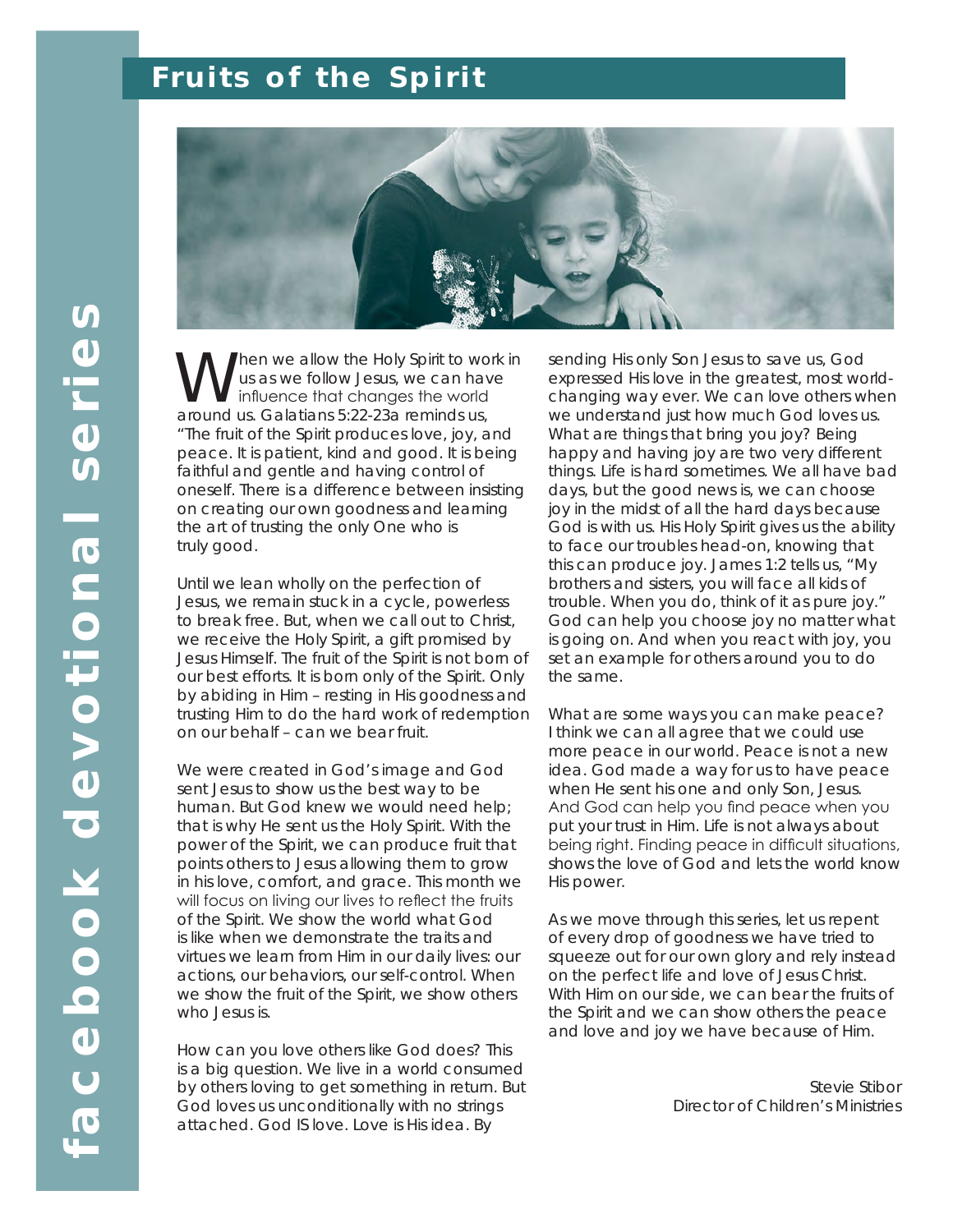#### *Presented by ADRC of Ozaukee Co.*

On Tuesday May 10, Befrienders<br>
Session. Specialists were availar<br>
from the Aging and Disability Resource hosted a caregiving information session. Specialists were available from the Aging and Disability Resource Center of Ozaukee County to answer questions. The presentation was extremely beneficial to all who attended. We are blessed in this county to have such an active center with many resources for all situations. The PowerPoint presentation covered multiple areas which might be helpful for any level of care needed.

Examples were shared for individuals, family, friends, and neighbors who are concerned with caregiving. In some cases, people call the center for immediate help, while in others, an appointment can be made to review the future possibilities for care including the financial burdens associated with such services. Members from CUMC along with community members asked many questions. Printed materials were shared and the extra brochures are located in the corner of Fellowship Hall with the listing of various groups at CUMC.